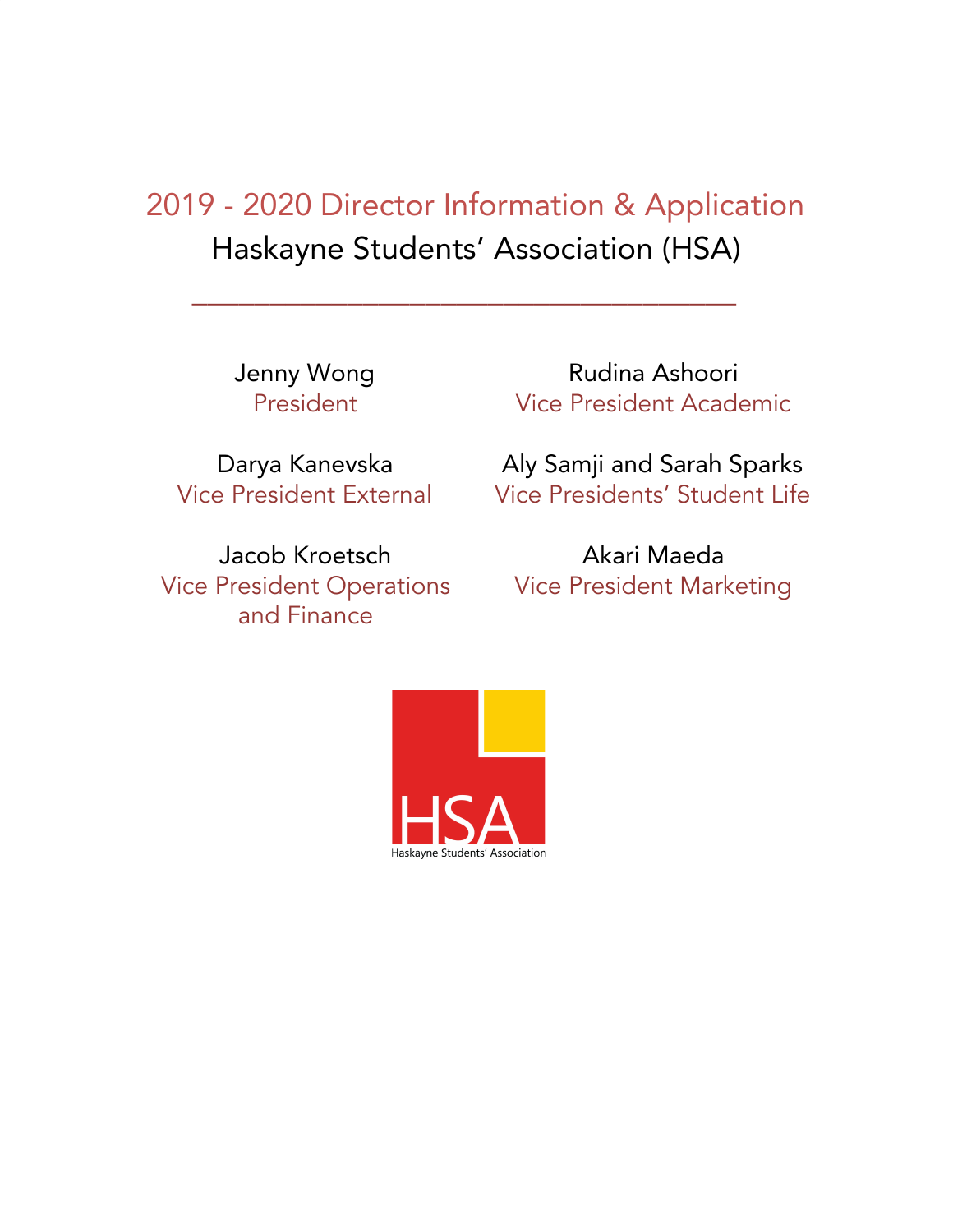### Overview of the HSA

The Haskayne Students' Association (HSA) is a student operated governing body within the Haskayne School of Business. Working with the students and faculty, the HSA strives to ensure a positive experience for all students. The HSA is a partner to other Haskayne organizations and aims to improve seamless collaboration faculty-wide. All elected members in leadership roles within HSA work to accurately represent Haskayne students in committees and decision-making processes. We endeavour to meet and exceed undergraduate student needs, as well as voice these needs and facilitate communication between students and faculty.

The HSA's Role

- Create a sense of community within Haskayne to better the undergraduate experience
- Provide opportunities for students to interact with other students, professors, alumni and community members
- Search and provide new student initiatives to improve student engagement with the support of other Haskayne stakeholders
- **Monitor and accurately represent the voice of the undergraduate student** body and advocate on their behalf

The HSA's goal is to create a sense of community within the Haskayne School of Business and to represent the student body in its university-related interests with an emphasis on honest and transparent representation.

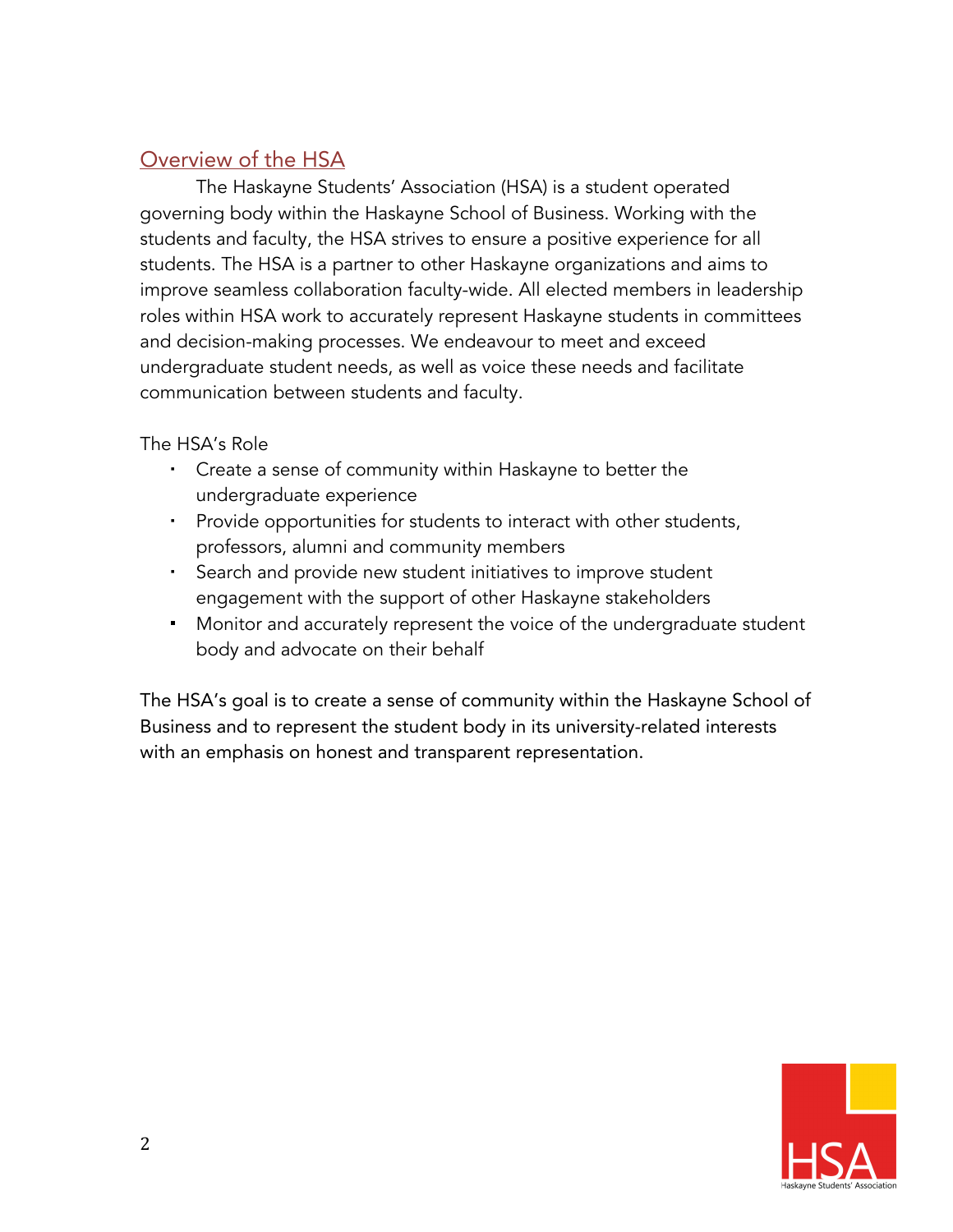# The Expectation

| <b>VP Discussions</b><br>(2 hours per<br>month)         | The Director will work in collaboration with their<br>respective Vice President to develop the initiatives<br>within each portfolio. The meeting times are<br>determined between the VP and the Director(s) and<br>will include a variety of tasks, duties, and<br>expectations.                                                                                                                                                                                    |
|---------------------------------------------------------|---------------------------------------------------------------------------------------------------------------------------------------------------------------------------------------------------------------------------------------------------------------------------------------------------------------------------------------------------------------------------------------------------------------------------------------------------------------------|
| <b>HSA General</b><br>Meetings<br>(1 hour per<br>month) | Each Director will be expected to attend one (1)<br>HSA meeting per month. The meetings will be held<br>bi-weekly each semester. Should the director be<br>unable to fill this commitment, they can replace this<br>hour with additional event hours (see below).                                                                                                                                                                                                   |
| Event Hour<br>(1 hour per<br>month)                     | Every Director will be required to attend a<br>minimum of one Haskayne sanctioned event each<br>month representing the organization. This includes,<br>but is not limited to, events hosted by the<br>Haskayne Students' Association, Commerce<br>Undergraduate Society (CUS), Canadian Centre for<br>Advanced Leadership (CCAL), Hunter Centre for<br>Entrepreneurship and Innovation (HCEI), Career<br>Centre and any other Haskayne Student Club (HSC)<br>event. |
| Year End<br>Event<br>(5 Hours)                          | Every Director will be required to attend the Year<br>End Event celebration. This event is open to all<br>students, and is hosted celebrate the Haskayne<br>House Cup, student achievements and milestones<br>for the Haskayne School of Business. The Director<br>may be provided a list of tasks to oversee before<br>and during the day.                                                                                                                         |
| Annual<br>General<br>Meeting<br>(1 Hours)               | Attendance at the Annual General Meeting (AGM)<br>will be mandatory for every Director. The AGM will<br>consist of voting motions regarding changes to the<br>constitution and be open to all Haskayne students<br>to attend. A task list may be provided to Directors<br>to execute prior to the AGM. Date TBD.                                                                                                                                                    |

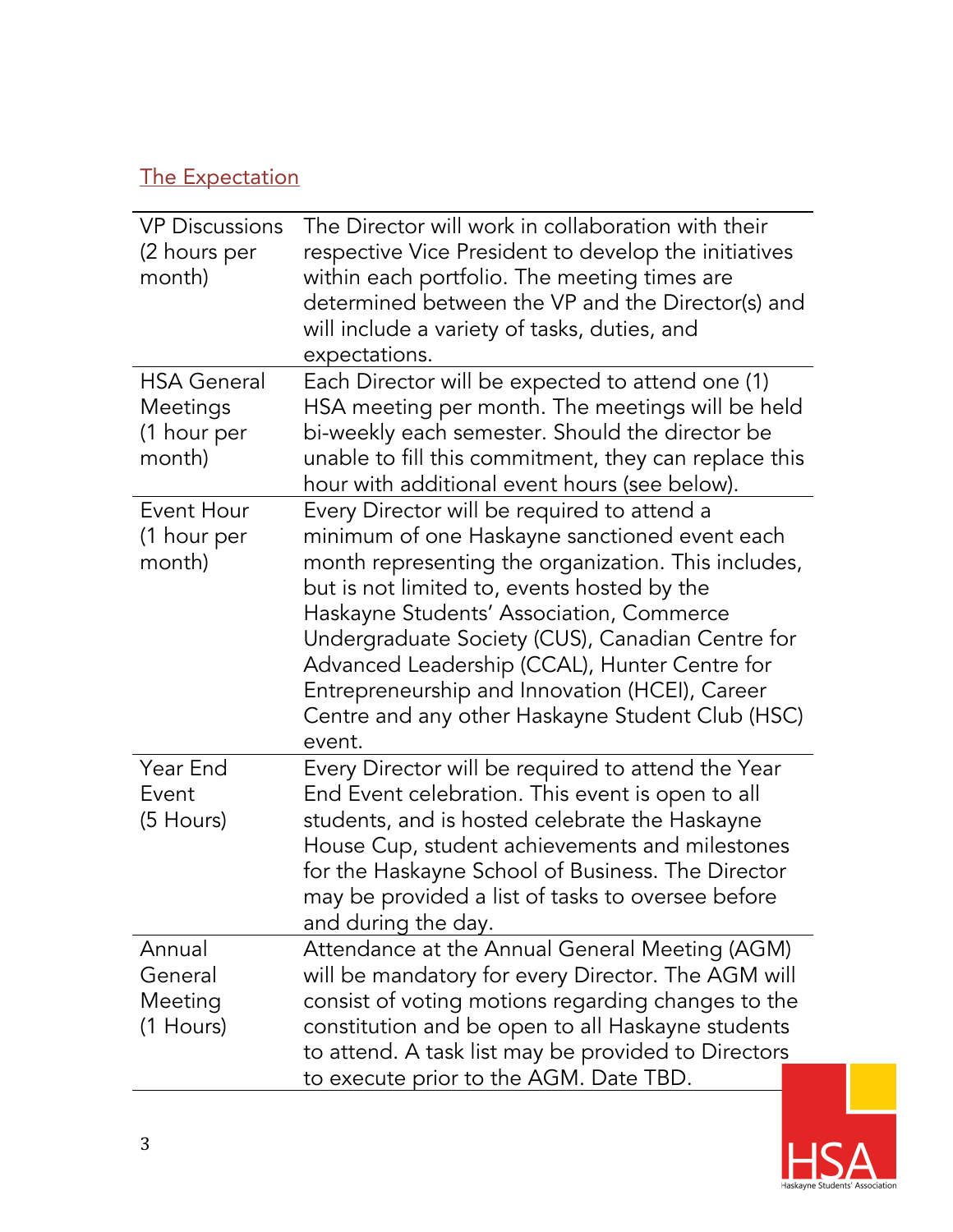| $20~$ hours per | Directors will be expected to complete a minimum |  |
|-----------------|--------------------------------------------------|--|
| Semester        | of 20 hours per semester contributed to the      |  |
|                 | expectations outlined above. This number will    |  |
|                 | translate into a minimum of 40 hours completed   |  |
|                 | over the course of 2019 and 2020 academic year.  |  |
|                 |                                                  |  |

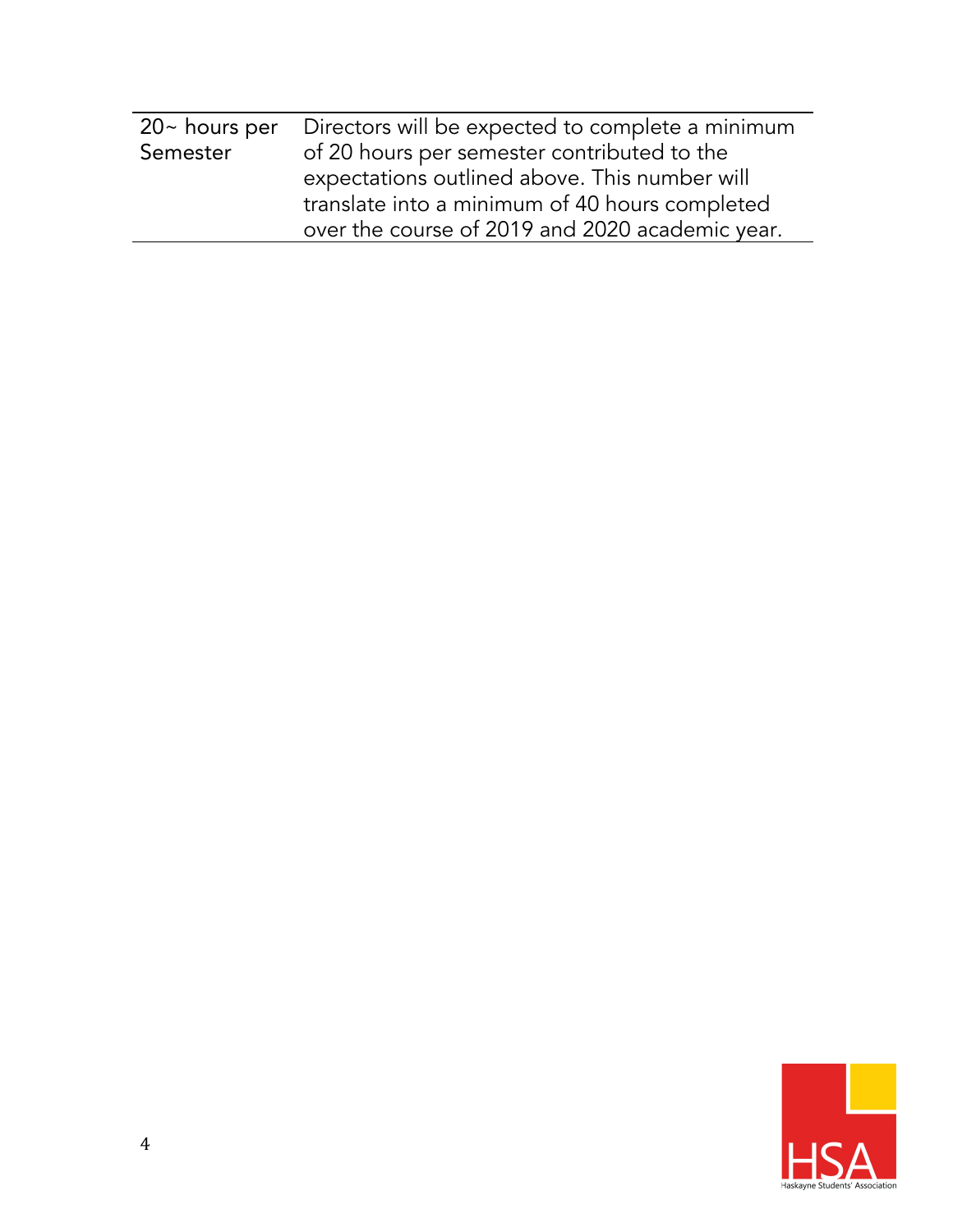### The Understanding

As the HSA's position continues to grow within our business school, additional hours may be requested of the director to assist with Vice President initiatives and duties. This is communicated between the VP and the director, and by no means is the director required to give more than outlined above. We are all students, and we understand that extenuating circumstances occur.

Communication is key; be honest and straightforward with us so that we are able to work with you. We want to know you are organized and have the skills to plan ahead.

#### Director Roles and Responsibilities

Each director assists the Vice President with his or her portfolio. Please see the below outline of each Vice Presidents role within the HSA to get an idea of how the director will contribute. If you have any questions about each role, please contact the VP directly. Please also note that portfolios collaborate and assist each other throughout the academic year in various ways.

#### Hiring Portfolios

Sarah Sparks and Aly Samji [hsastudentlife@haskayne.ucalgary.ca](mailto:hsastudentlife@haskayne.ucalgary.ca)

Vice Presidents' Student Life Seeking Directors Student Life

- Creates a sense of inclusivity and family within the Haskayne student body while encouraging diversity
- Supports a sustainable "House System" that will encourage student engagement and develop a unique "Haskayne Culture" that is recognized across campus and within other community
- Helps plan and implement "This is it" year end event

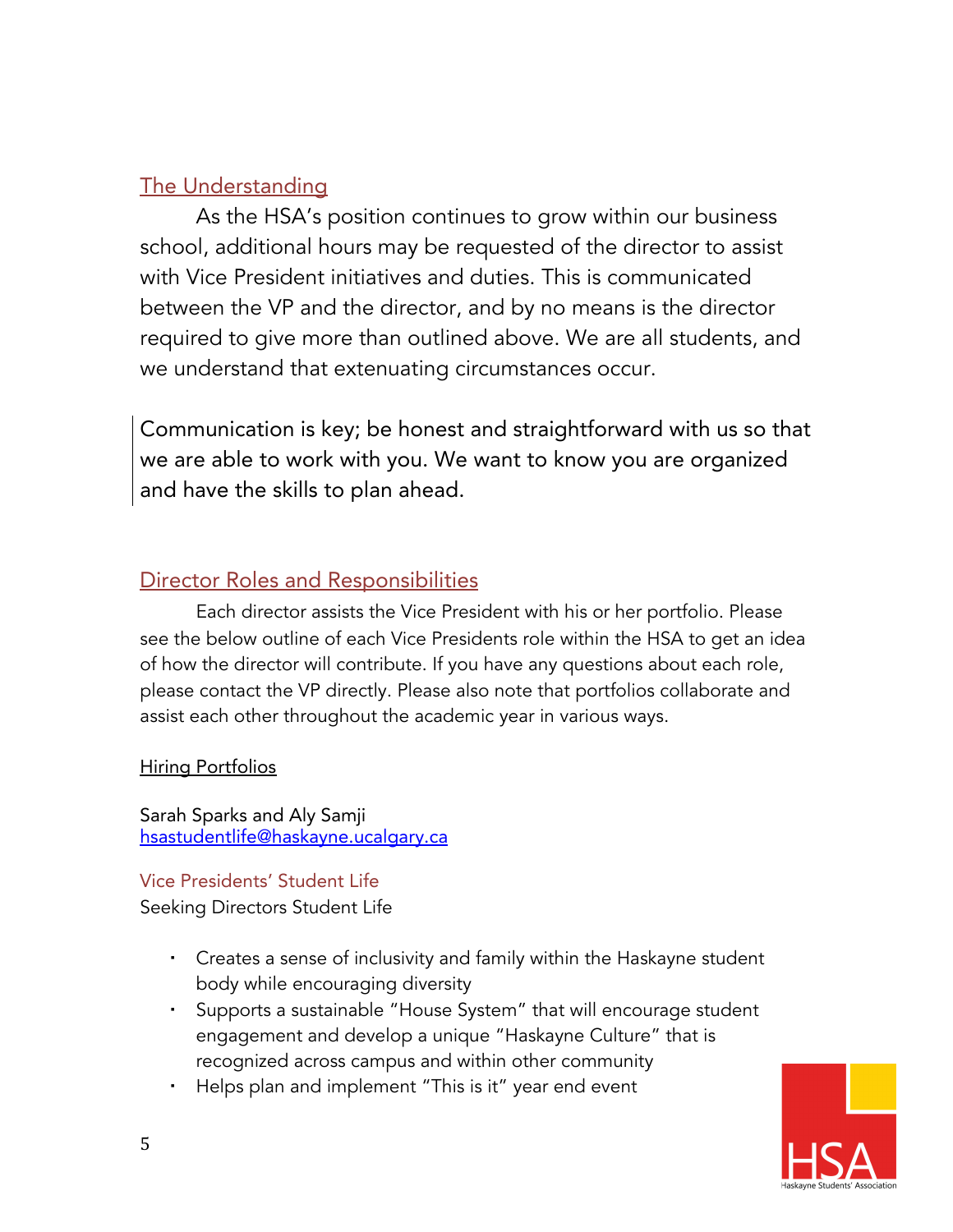- Develops new programs that will increase engagement and raise the profile of Haskayne students
- Encourages and assists Haskayne students with applying for student funds through the Students' Union and other funding bodies.
- **Plan and execute Fall Orientation**
- Helping to create an app, that will be integrated as a part of the Haskayne experience.

Rudina Ashoori [hsaacademic@haskayne.ucalgary.ca](mailto:hsaacademic@haskayne.ucalgary.ca)

#### Vice President Academic

Seeking Directors Academic

- Advances SU/ Campus Teaching Awards amongst student body
- Organize workshops to promote academic development by having guest speakers and other wellness representatives
- Assists in the development of programs that increase and recognize the academic success of Haskayne students, such as case competitions.
- Collaborates with faculty to plan Dean's List Event to honor high achieving students

Darya Kanevska [hsaexternal@haskayne.ucalgary.ca](mailto:hsaexternal@haskayne.ucalgary.ca)

#### Vice President External

Seeking Directors External

- Manages the Hello Haskayne D2L Page
- Works with the business community to create sponsorship opportunities for HSA
- Works with Haskayne Community Outreach and Alumni Relations office to facilitate both student and alumni engagement
- Collaborates and communicates with the Career Centre to develop programs for Haskayne
- Main form of communication between other universities and Haskayne
- Researches opportunities to provide students with a better university experience

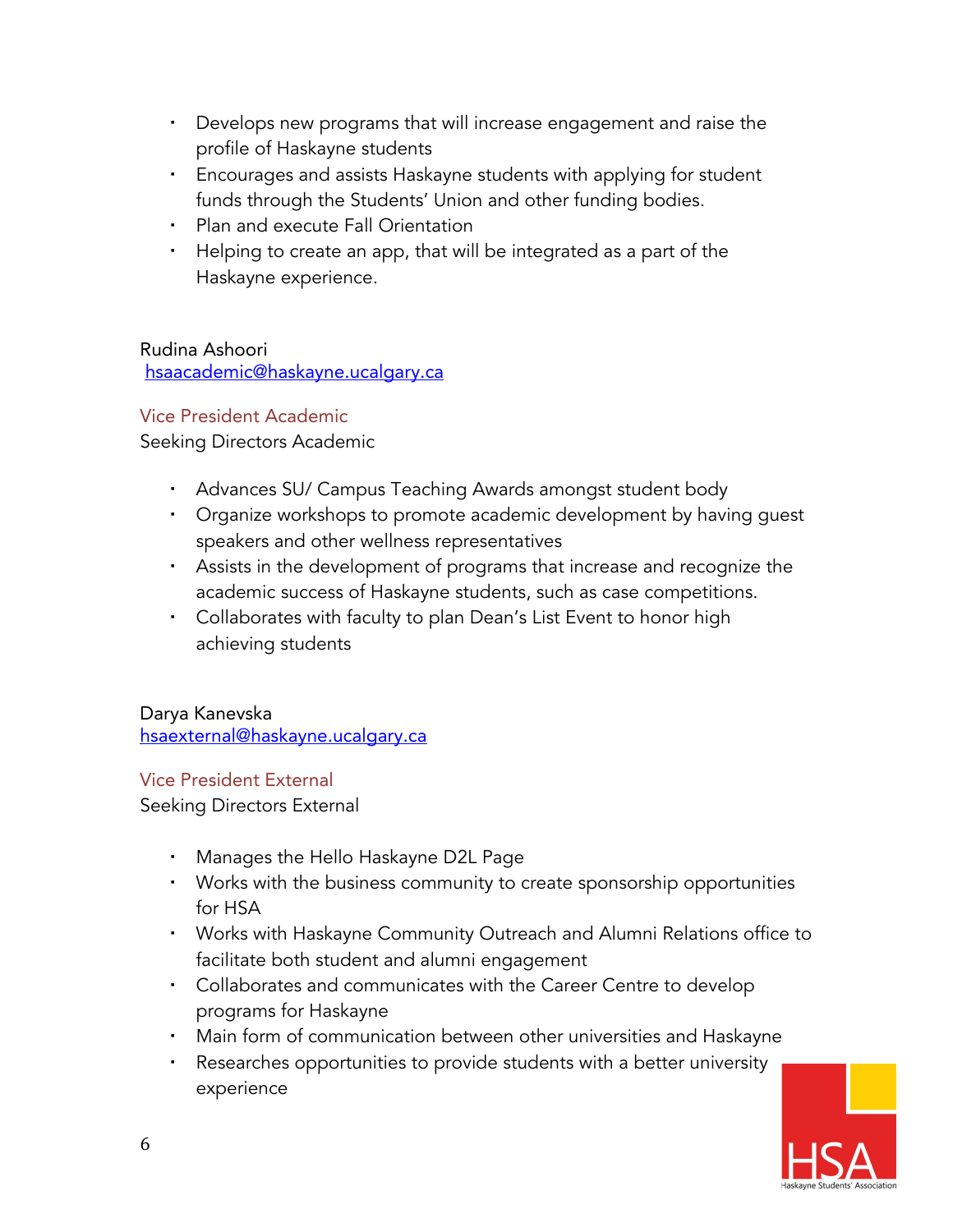Jacob Kroetsch [hsafinance@haskayne.ucalgary.ca](mailto:hsafinance@haskayne.ucalgary.ca)

Vice President Operations and Finance

Seeking Directors Operations and Finance

- Develops a system to share responsibilities amongst the clubs, to approach potential corporate partners and maximize benefit to both corporate partners and Haskayne students seeking sponsorship.
- Maintains and keeps records of the corporations from which clubs have sought sponsorship
- Maintains record of HSA's day-to-day banking needs

Note: Due to the nature of the banking processes, Directors of Operation and Finance are unable to take an independent active role in many of the above processes. Directors will have the opportunity to help with finance related tasks whenever possible.

Akari Maeda [hsamarketing@haskayne.ucalgary.ca](mailto:hsamarketing@haskayne.ucalgary.ca)

#### Vice President Marketing

Seeking Directors Marketing

- Manages social media pages and stories and works with the Faculty Marketing Advisor
- Takes photography/video for events and event promotions
- Creates advertisements and events to increase student engagement and awareness and to increase revenue streams for the HSA
- Manages the HSA Website
- Designs and promote merchandise for the faculty and the internal HSA team